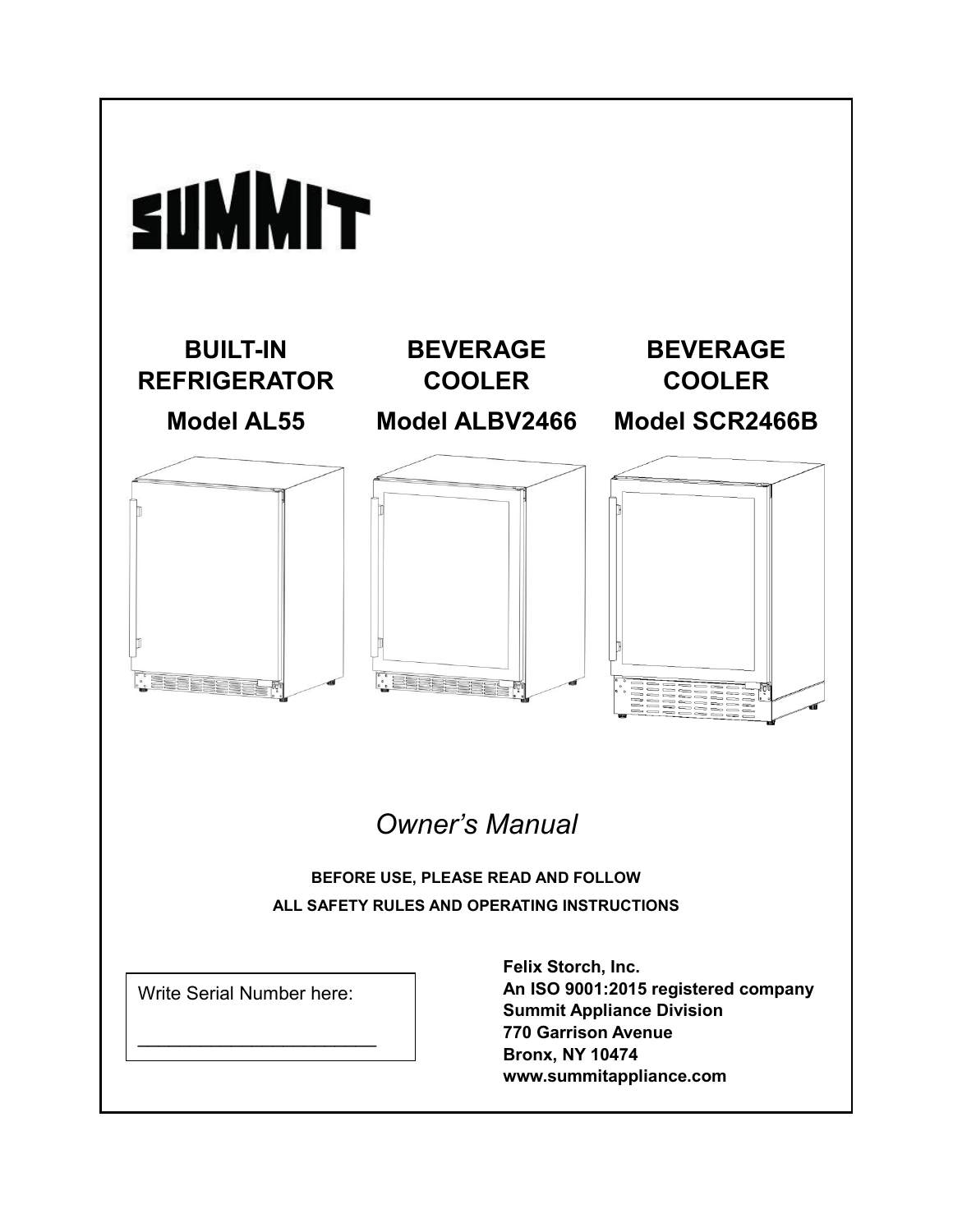# **TABLE OF CONTENTS**

| Cleaning your appliance     |
|-----------------------------|
| Defrosting                  |
| Power failure               |
| Vacations                   |
| Transporting your appliance |
| Energy-saving tip           |
|                             |
|                             |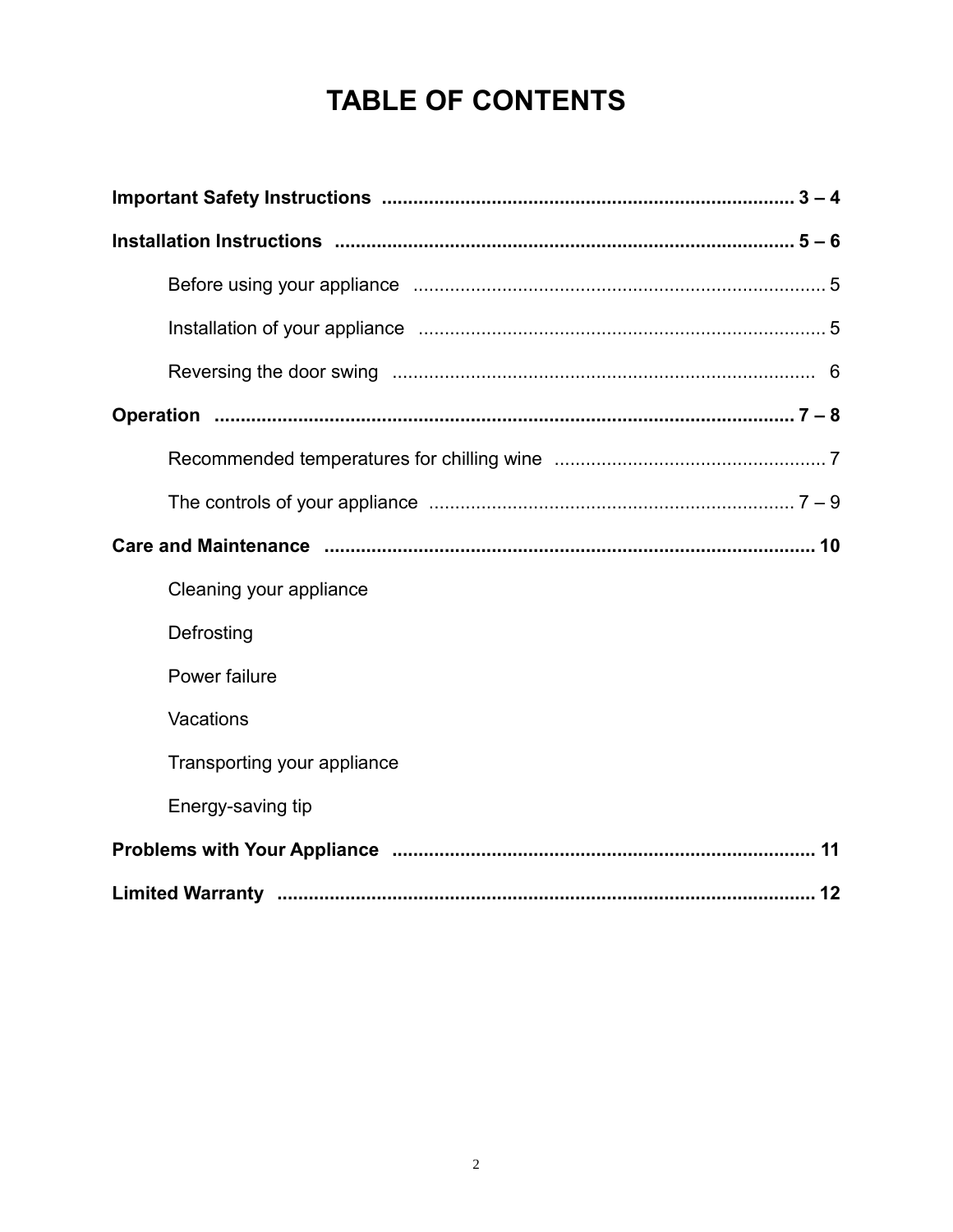# **IMPORTANT SAFETY INSTRUCTIONS**

**∕ WARNING**∕ To reduce the risk of fire, electrical shock or injury when using your appliance, follow these basic precautions

Read all instructions before using the appliance.

Plug into a grounded 3-prong outlet. Do not remove grounding prong, do not use an adapter, and do not use an extension cord.

It is recommended that a separate circuit, serving only your appliance, be provided. Use receptacles that cannot be turned off by a switch or pull chain.

Never clean appliance parts with flammable fluids. These fumes can create a fire hazard or explosion.

Before proceeding with cleaning and maintenance operations, make sure the power line of the unit is disconnected.

Do not connect or disconnect the electric plug when your hands are wet.

Unplug the appliance or disconnect the power before cleaning or servicing. Failure to do so can result in electrical shock or death.

Do not attempt to repair or replace any part of your appliance unless it is specifically recommended in this manual. All other servicing should be referred to a qualified technician.

Do not store or use gasoline or any other flammable vapors and liquids in the vicinity of this or any other appliance. The fumes can create a fire hazard or explosion.

Use two or more people to move/install the appliance. Failure to do so can result in back or other injury.

To ensure proper ventilation for your appliance, the front of the unit must be completely unobstructed. Choose a well-ventilated area with temperatures above 61°F (16°C) and below 95°F (35°C). This unit must be installed in an area protected from the elements, such as wind, rain, water spray or drips.

The appliance should not be located next to ovens, grills or other sources of high heat.

The appliance must be installed with all electrical connections in accordance with state and local codes. A standard electrical supply (115V AC only, 60 Hz), properly grounded in accordance with the National Electrical Code and local codes and ordinances, is required.

Do not kink or pinch the power supply cord of the appliance.

The fuse (or circuit breaker) size should be 15 amps.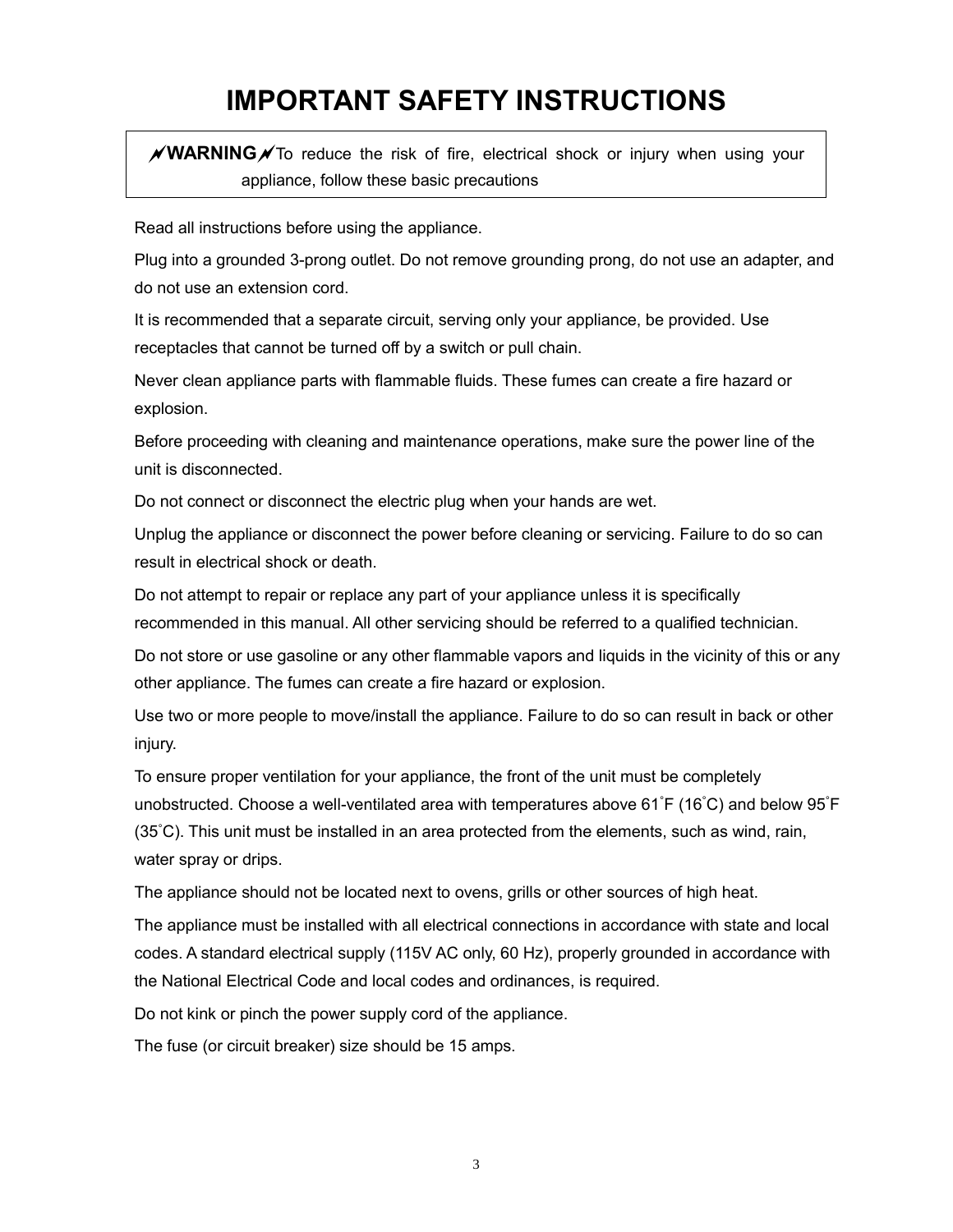It is important for the appliance to be leveled in order to work properly. You may need to make several adjustments to level it.

Although the unit has been tested at the factory, due to transit and storage, you should clean the appliance before use.

Do not use solvent-based cleaning agents or abrasives on the interior. These cleaners may damage or discolor the interior.

Do not use this apparatus for other than residential purposes.

This appliance is CFC- and HFC-free and contains small quantities of Isobutane (R600a) which is environmentally friendly, but flammable. It does not damage the ozone layer, nor does it increase the greenhouse effect. Care must be taken during transportation and setting up of the appliance that no parts of the cooling system are damaged. Leaking coolant can ignite and may damage the eyes.

In the event of any damage:

- Avoid open flames and anything that creates a spark,
- Disconnect from the electrical power line,
- Air the room in which the appliance is located for several minutes, and
- Contact the Service Department for advice.

The more coolant there is in an appliance, the larger the room it should be installed in. In the event of a leakage, if the appliance is in a small room, there is the danger of combustible gases building up. For every ounce of coolant, at least 325 cubic feet of room space is required. The amount of coolant in the appliance is stated on the data plate on the back of the appliance. It is hazardous for anyone other than an authorized Service Person to carry out servicing or repairs to this appliance.

Take serious care when handling, moving, and using the appliance to avoid either damaging the refrigerant tubing or increasing the risk of a leak.

Replacing component parts and servicing shall be done by factory authorized service personnel so as to minimize the risk of possible ignition due to incorrect parts or improper service.

#### **DANGER!** *Risk of child entrapment*

Child entrapment and suffocation are not problems of the past. Junked or abandoned appliances are still dangerous, even if they will "just sit in the garage a few days".

**Before you throw away your old wine cooler or any appliance:** Remove the door. Leave the shelves in place so that children may not easily climb inside.

Never allow children to operate, play with, or crawl inside the appliance.

# *- SAVE THESE INSTRUCTIONS -*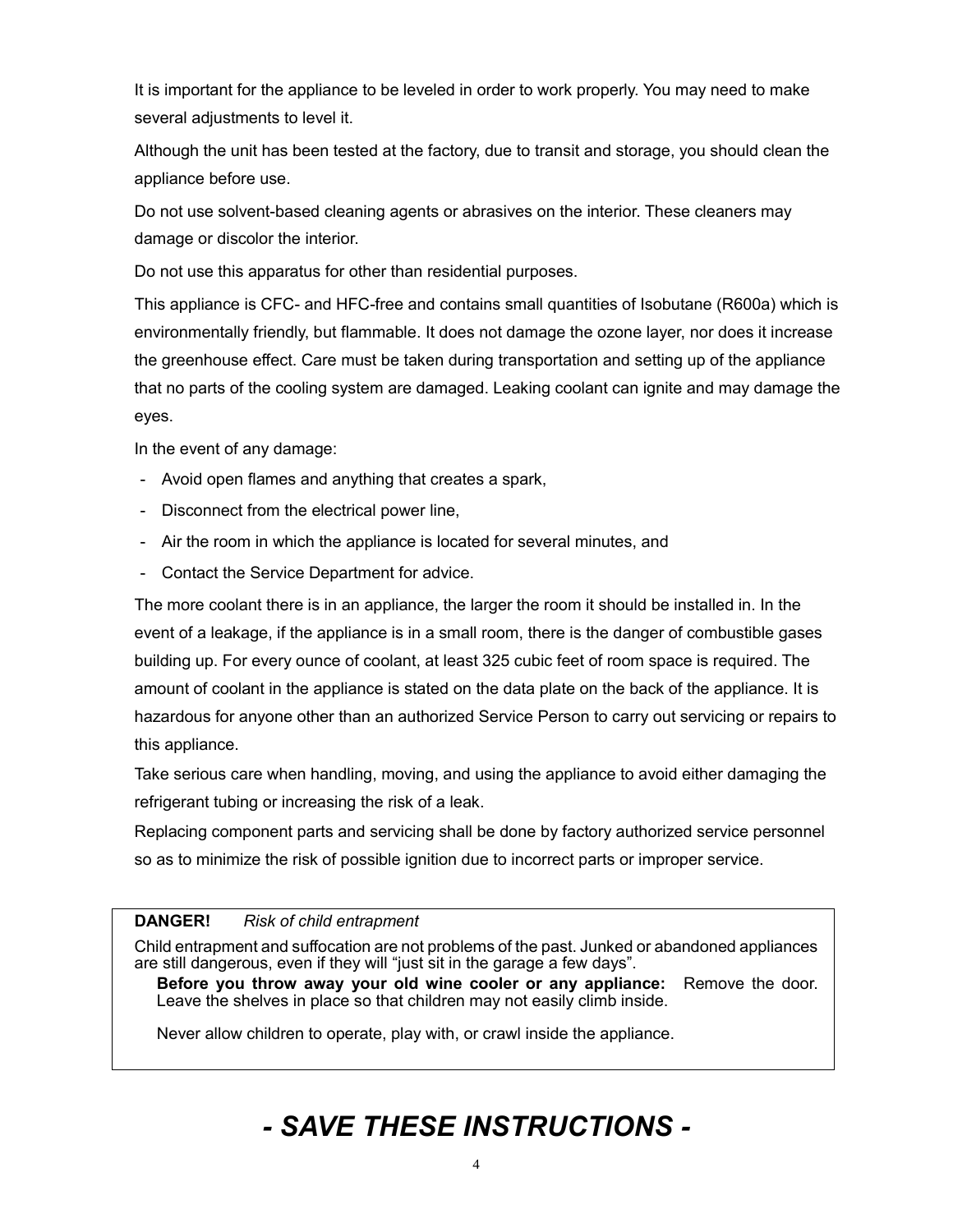## **INSTALLATION INSTRUCTIONS**

#### **Before Using Your Appliance**

Remove the exterior and interior packing.

Before connecting the appliance to the power source, let it stand upright for approximately 2 hours. This will reduce the possibility of a malfunction in the cooling system from handling during transportation.

Clean the interior surface with lukewarm water using a soft cloth.

Install the handle.

#### **Installation of Your Appliance**

This appliance is designed for free standing or built-in (fully recessed) installation. If free standing, the unit should have at least 4" of clearance at both sides, at the top and at the back to allow for adequate ventilation. If it is built-in, leave 3/16" at both sides, 1/16" at the top and 2" at the rear. Be sure that airflow under the appliance is not blocked.

Place your appliance on a floor that is strong enough to support it when it is fully loaded. To level your appliance, adjust the front leveling legs at the bottom.

Locate the appliance away from direct sunlight and sources of heat (stove, heater, radiator, etc.). Direct sunlight may affect the acrylic coating and heat sources may increase electrical consumption. Extremely cold ambient temperatures may also cause the unit not to perform properly.

Avoid locating the unit in moist areas.

Plug the appliance into an exclusive, properly installed and grounded wall outlet. Do not under any circumstances cut or remove the third (ground) prong from the power cord. Any questions concerning power and/or grounding should be directed toward a certified and authorized products service center.

The handle is stored inside the unit. Install using the screws (supplied).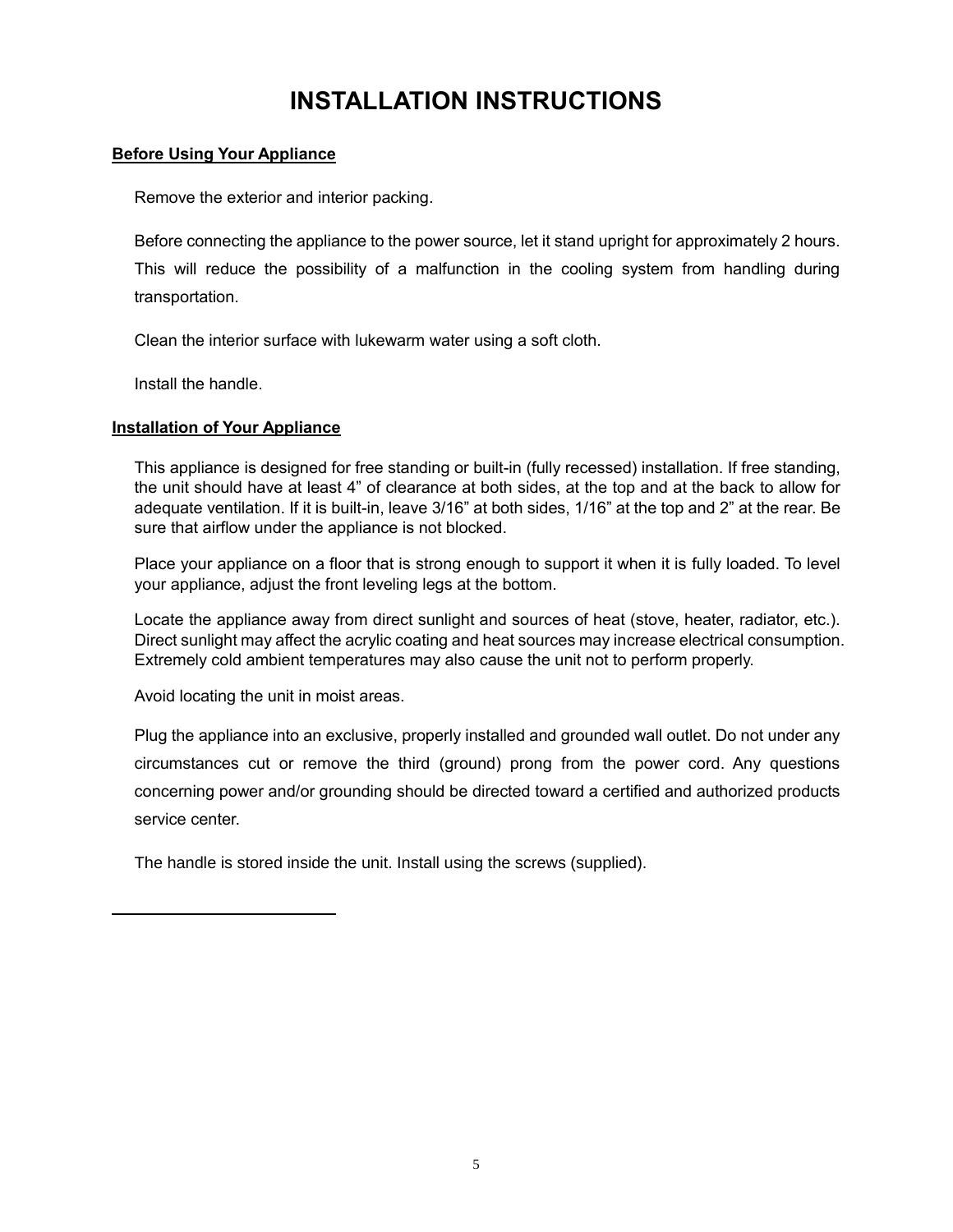#### **Reversing the Door Swing**

This appliance has the capability of the door opening from either the left or right side. The unit is delivered to you with the door opening from the left side. Should you desire to reverse the opening direction, please follow the instructions below:

To make the reversal, you will find two hardware pieces in a plastic bag inside the appliance: the top left hinge and the bottom left hinge. The bottom support bracket is used for both sides.

- 1. Carefully lay the appliance on its back. Use cushioning to protect the floor and appliance.
- 2. Using a Phillips screwdriver, remove the two screws and bottom right hinge beneath the door. Keep the hinge in a safe place in case you need to reverse the door again in the future.
- 3. Carefully slide the door off and place it on a padded surface.
- 4. Interchange the plastic shaft sleeves at the top of the door.
- 5. Remove the bottom support bracket from the right side.
- 6. Remove the top right hinge and keep in a safe place in case you want to reverse the door in the future.
- 7. Remove the screws from the top left and transfer to the right.
- 8. Install the top left hinge.
- 9. Install the bottom left hinge to the door. Do not over-tighten the screw.
- 10. Place the door back on the appliance, lining up the top hinge.
- 11. Install the bottom support bracket.
- 12. Adjust door alignment. When set, tighten screw on hinge.
- 13. Remove handle. Transfer the screw hole covers to the left and install the handle on the right.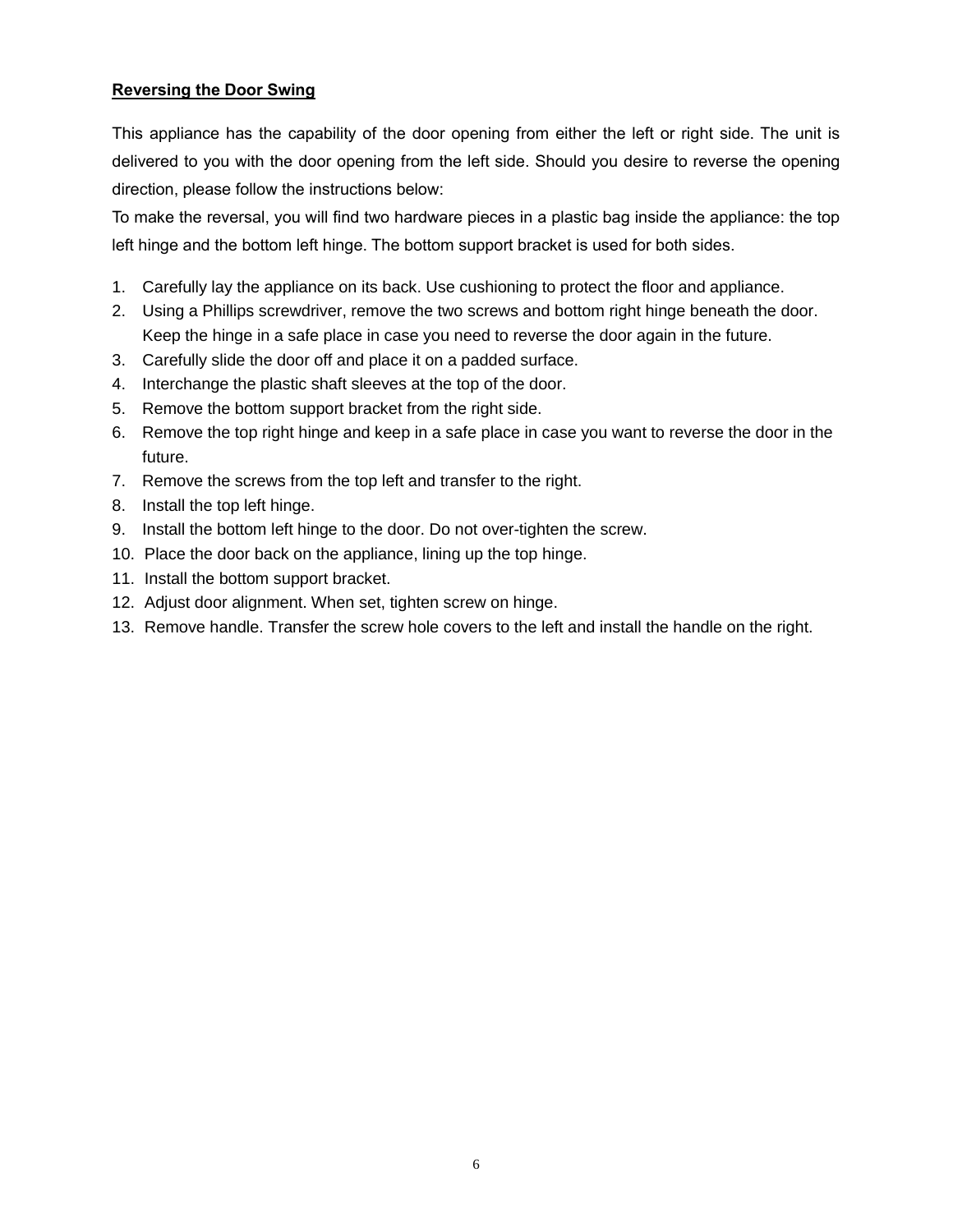## **OPERATION**

#### **Recommended Temperatures for Chilling Wine**

| Red Wines:         | $15 - 18^{\circ}$ C (59 - 64.4 $^{\circ}$ F) |
|--------------------|----------------------------------------------|
| Dry / White Wines: | 9 - 14°C (48.2 - 57.2°F)                     |
| Sparkling Wines:   | $5 - 8^{\circ}$ C (41 - 46.4 $^{\circ}$ F)   |

The cabinet temperature may vary slightly depending on whether or not the interior light is ON or OFF, and whether the bottles are located in the upper/middle or lower section of the cabinet.

#### **The Controls of Your Appliance**

The appliance should be placed where the ambient temperature is between 16-35°C (61 - 95°F). If the ambient temperature is above or below this range, the performance of the unit may be affected. For example, placing your unit in extremely cold or hot conditions may cause interior temperatures to fluctuate.

### **Control Panel**



### **Setting the temperature Control**

Adjustable temperature: 2°C to 8°C (36°F to  $46^{\circ}$ F)

#### Model **AL55**: Models **ALBV2466, SCR2466B**:

Adjustable temperature: 1°C to 18°C (34°F to 65°F)

- $\bullet$  Set the desired temperature by pressing the corresponding buttons,  $\bullet$  to increase or  $\left(\blacktriangledown\right)$ to decrease. Each press is a 1-degree increment or decrement. Once released, set temperature will flash for approximately 5 seconds, then revert back to display the internal temperature.
- $\bullet$  To view your set temperature, press either the  $\bigcirc$  or  $\bigcirc$  button once and LED display will flash set temperature for 5 seconds.
- ⚫ The appliance has the capability to display temperature in either Celsius or Fahrenheit. To change the temperature scale, press and hold both  $\bigcircled{C}$  buttons simultaneously for approx. 3 seconds.

**Note:** The temperature inside may vary slightly depending on whether or not the interior bulb is ON or OFF and where the bottles are located.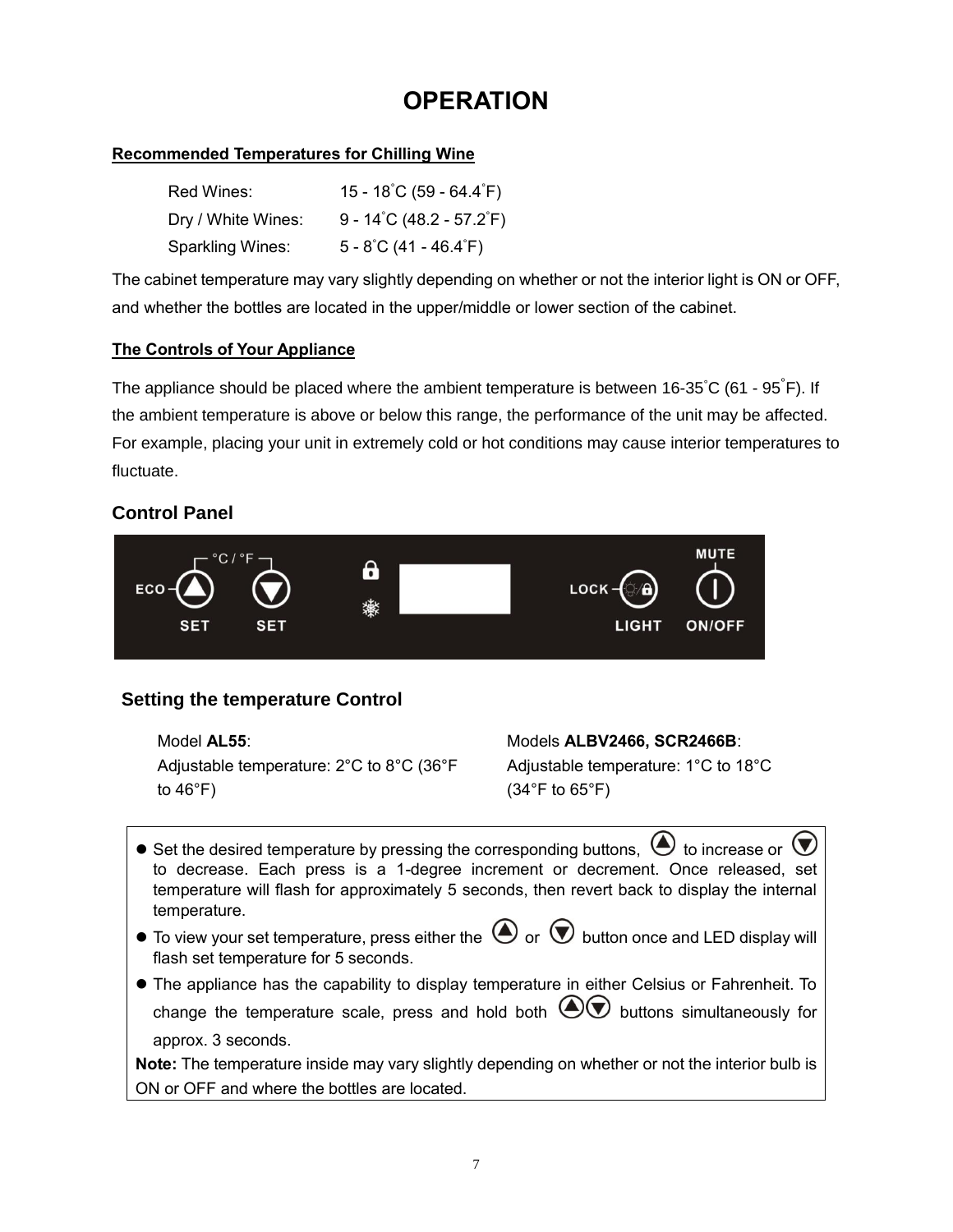| ECO mode:              | Press and hold the button $\bigcirc$ for 3 seconds to enter or exit ECO mode.                                                                                                                       |
|------------------------|-----------------------------------------------------------------------------------------------------------------------------------------------------------------------------------------------------|
|                        | In this mode, the interior LED light, the compressor indicator ※ and the temperature value                                                                                                          |
|                        | on the display panel will be turned off and the symbol °will illuminate on the upper left corner<br>of °C / °F.                                                                                     |
|                        | LED lamp brightness mode: with Memory IC (when unit restarts after power failure unit, will                                                                                                         |
| $\dot{Q}/\partial$     | auto recover to last setting), the default brightness is 100%. Each time the button $\mathbf{Q}/\mathbf{G}$ is                                                                                      |
| <b>Light / Lock</b>    | pressed, the brightness of the LED will be cycled through the four positions (100%, 75%, 50%,<br>OFF)                                                                                               |
|                        | Press and hold for 3 seconds to lock or unlock the control panel.                                                                                                                                   |
| $(\Gamma)$             | To turn the appliance on or off, press and hold the ON/OFF button for 3 seconds.                                                                                                                    |
| <b>ON/OFF Power /</b>  | When the high/low temperature alarm is activated, the buzzer will sound continuously. Press                                                                                                         |
| <b>Mute</b>            | one time to turn off the alarm.                                                                                                                                                                     |
|                        | If illuminated, indicates the control panel is locked.                                                                                                                                              |
| $\mathbf{\Theta}$ LOCK |                                                                                                                                                                                                     |
|                        | When unit's compressor is running, this indicator light will illuminate to signify that cooling mode                                                                                                |
| :<br>※<br>RUN          | is currently in operation.                                                                                                                                                                          |
| Demo mode              | Press and hold buttons $\bigcircled{)}$ , $\bigcircled{)}$ and $\bigcircled{)}$ and simultaneously for 10 seconds to enter or                                                                       |
|                        | exit demo mode.                                                                                                                                                                                     |
|                        | In this mode, the display panel can operate settings, but the temperature is a fixed display                                                                                                        |
|                        | 12°C (54°F) and all fans plus the compressor will not start.                                                                                                                                        |
| Sabbath mode           | Press and hold buttons $\bigoplus$ and $\bigcup$ at the same time for at least 5 seconds to enter or exit                                                                                           |
|                        | Sabbath mode. In this mode, LED will display "Sb". This mode turns off the displays, interior                                                                                                       |
|                        | light and prevents them from turning on again. Normal cooling operations will still take place.<br>The compressor and the fan work normally.                                                        |
|                        | When the cabinet power off, it will not automatically exit Sabbath mode, and it will keep                                                                                                           |
|                        | Sabbath mode when power on again. The Sabbath Mode will automatically turn off after 96                                                                                                             |
|                        | hours.                                                                                                                                                                                              |
| <b>Defrosting</b>      | The unit defrosts automatically in normal operating conditions.                                                                                                                                     |
|                        | The evaporator behind the rear wall of the unit defrosts automatically. Water will drain through<br>the drain pipe from the back of the product. Users need to bring the water to the drain or find |
|                        | an appliance to load the water. (If loading with an appliance, you need to pay attention to                                                                                                         |
|                        | clearing the water regularly)                                                                                                                                                                       |
|                        | However, frost may accumulate on the evaporator if the unit is repeatedly opened in a high                                                                                                          |
|                        | heat or high humidity location. If this frost pattern does not clear within 24 hours, your unit will<br>require manual defrosting.                                                                  |
| <b>Mandatory</b>       |                                                                                                                                                                                                     |
| defrost mode:          | Press the $\ddot{Q}$ / $\theta$ and $\ddot{O}$ at one time for 10 seconds to enter the compulsory defrost mode.                                                                                     |

8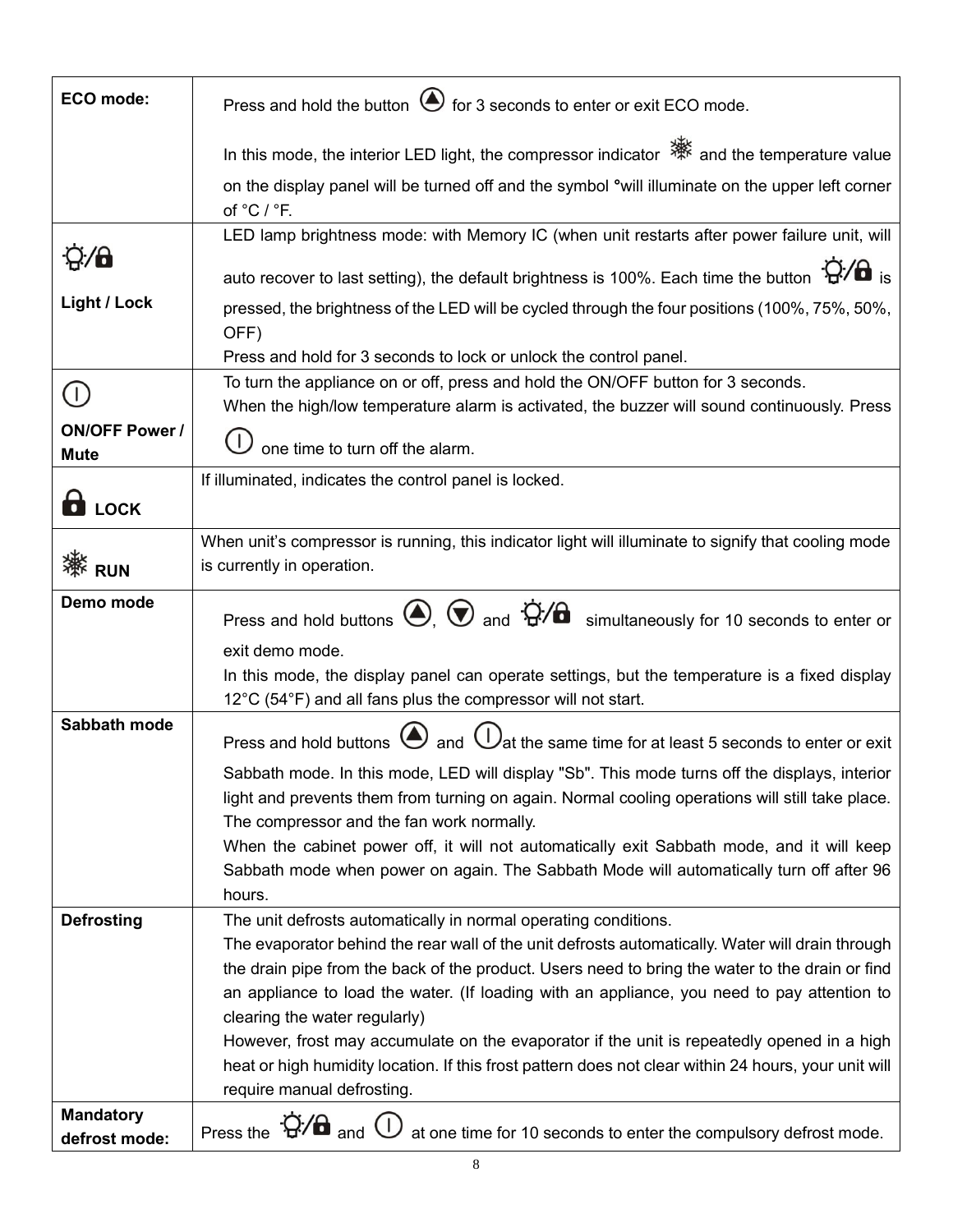#### **NOTE:**

If the unit is unplugged or turned off, or if there has been a power failure, you must wait 5 minutes before restarting the unit. If you attempt to restart before this time delay, the appliance will not start. When you use the appliance for the first time, or restart it after it has been shut off for a long time, there could be a few degrees variance between the temperature you select and the one indicated on the display. This is normal and due to the length of inactivation time. Once the appliance has been running for a few hours, everything will be back to normal.

#### **Temperature Alarm Function**

If the ambient temperature is ≥30°C (86°F) for 2 hours, the high temperature alarm will be activated, the LED will display "HH", the buzzer will sound continuously, the cooling system continues to work. The display returns to normal when the high temperature condition is relieved.

If the ambient temperature is <0°C (32°F) for 1 hour, the low temperature alarm will be activated, the LED will display "LL", the buzzer will sound continuously, the cooling system will stop working. The display returns to normal when the low temperature is relieved.

#### **NOTE:**

It is normal that the cabinet shows "HH" or "LL" from time to time. If it occurs frequently or lasts for a long time, you can restart the unit by unplugging it, then re-plugging after 5 minutes. If the problem occurs again after restarting, please contact customer service.

Before reconnecting the power, wait 3 to 5 minutes. Otherwise you could damage your appliance. If you attempt to start the appliance before the end of this time delay, the appliance will not turn on.

If you turn on the appliance for the first time or after a restart, or after it has been out of operation for a long time, there may be a temperature difference between the temperature inside the appliance and that on the LED display. This is a normal event caused by the duration of the activation period. Leave the appliance turned on for several hours and the temperature will stabilize during operation.

#### **CALIFORNIA CARB/SNAP DISCLOSURE**

**This product uses eco-friendly hydrocarbon refrigerant and fully complies with California CARB regulations.**

However, we are required by California Law to provide the following disclosure statement in every product sold in California.

*"This equipment is prohibited from use in California with any refrigerants on the 'List of Prohibited Substances' for that specific end-use, in accordance with California Code of Regulations, title 17, section 95374. This disclosure statement has been reviewed and approved by Felix Storch, Inc. and Felix Storch, Inc. attests, under penalty of perjury, that these statements are true and accurate*."

This product does **not** use any refrigerants on the 'List of Prohibited Substances'"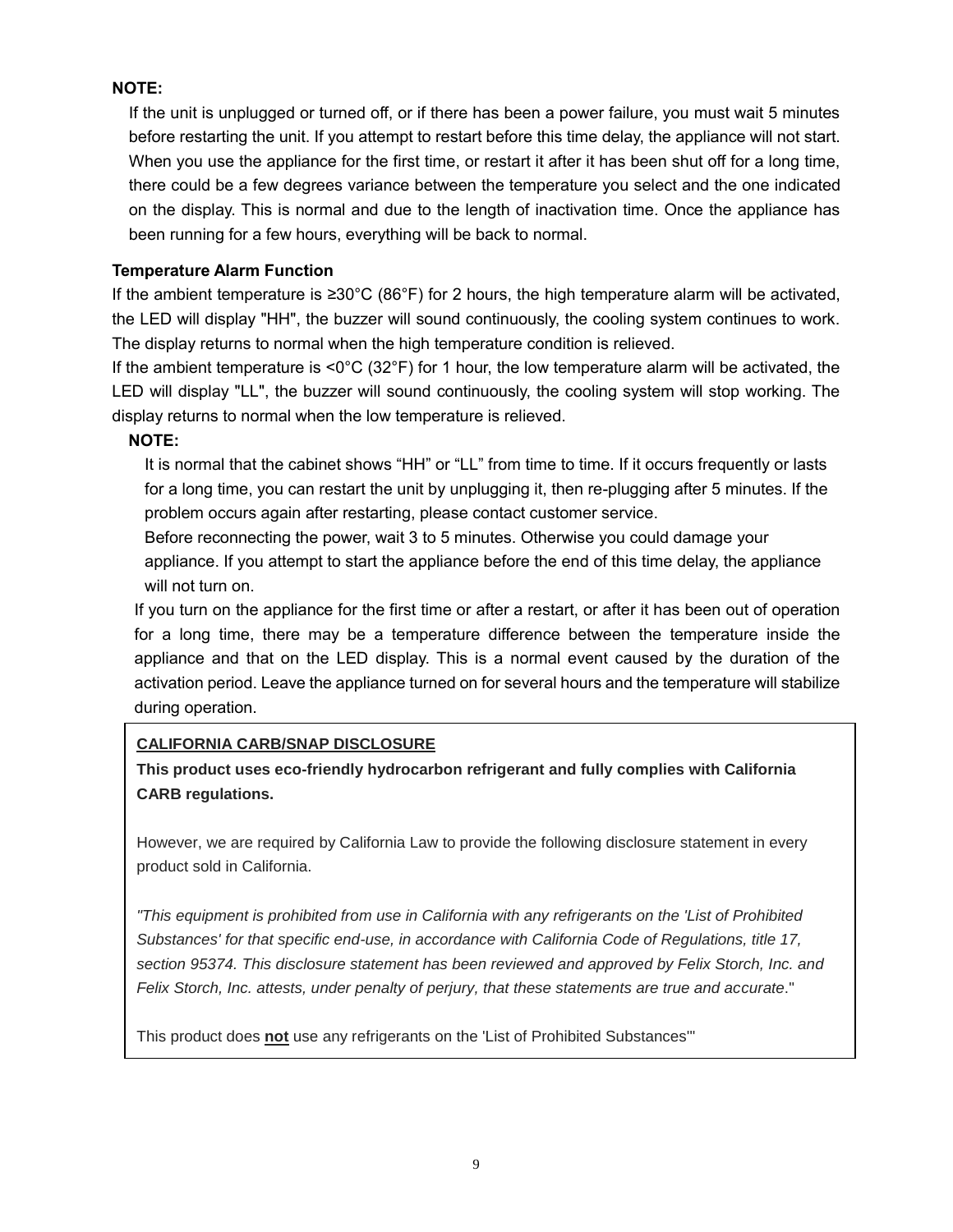## **CARE AND MAINTENANCE**

#### **Cleaning Your Appliance**

- 1. Turn off the power, unplug the appliance, and remove all items including shelves and racks.
- 2. Wash the inside surfaces with a warm water and baking soda solution. The solution should consist of about 2 tablespoons of baking soda to a quart of water.
- 3. Wash the shelves with a mild detergent solution.
- 4. Wring excess water out of the sponge or cloth when cleaning the area of the controls or any electrical parts.
- 5. Wash the exterior of the cooler with a warm solution of mild liquid detergent. Rinse well and wipe dry with a clean soft cloth.
- 6. For stainless steel surfaces, routine cleaning can be accomplished by using warm water and a cloth. Dry with a towel or cloth to prevent water spots. Wipe in the directions of the brush lines. For cleaning that needs more power, you can use a mild detergent in warm water. Make sure to rinse the surface thoroughly to prevent staining and spotting. Towel dry.

#### **Defrosting**

Defrosting of the inside of the appliance occurs automatically during operation. Approximately every 8 hours, the compressor will stop running for about 30 minutes. During defrosting the temperature will be higher than you set. The defrost water is collected by the evaporating tray above the compressor and evaporates automatically.

#### **Power Failure**

Most power failures are corrected within a few hours and should not affect the temperature of your appliance if you minimize the number of times the door is opened. If your power is going to be off for a longer period of time, you need to take the proper steps to protect your contents.

#### **Vacations**

Leave the appliance operating during vacations of less than three weeks. If you turn off the appliance for extended periods, leave the door slightly ajar to prevent odor building up inside.

#### **Transporting Your Appliance**

If you need to move your appliance once the box has been discarded:

- 1. Securely tape down all loose items (shelves) inside your appliance.
- 2. Turn the adjustable legs up to the base to avoid damage.
- 3. Tape the door shut.
- 4. Be sure the appliance stays secure in the upright position during transportation. Also protect the outside of the appliance with a blanket or similar item.

#### **Energy-Saving Tip**

The appliance should be located in the coolest area of the room, away from heat-producing appliances and out of direct sunlight.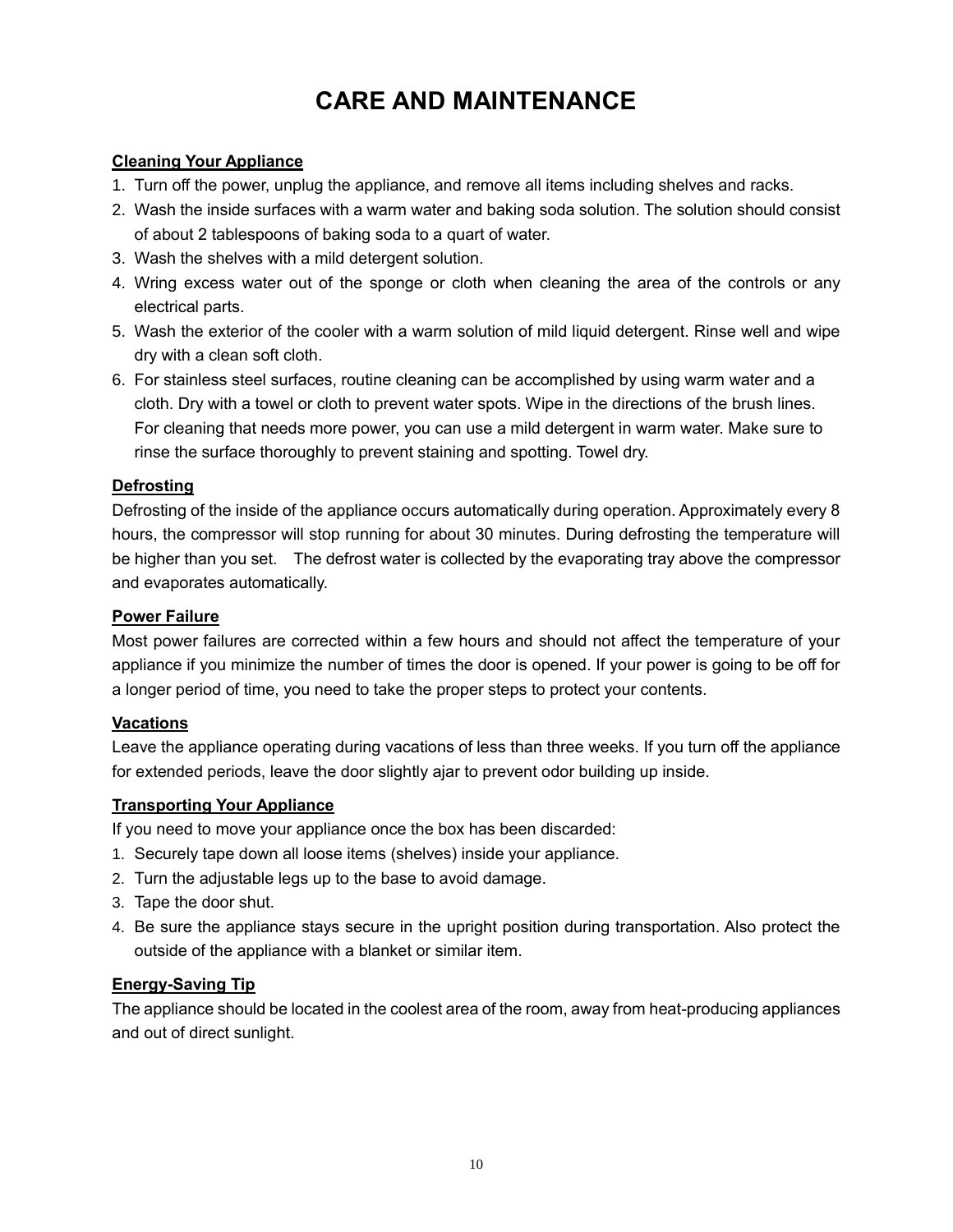## **PROBLEMS WITH YOUR APPLIANCE**

You can solve many common problems easily, saving you the cost of a possible service call. Try the suggestions below to see if you can solve the problem before calling for service.

| <b>PROBLEM</b>                 | <b>POSSIBLE CAUSE</b>                                                          | <b>REMEDY</b>                     |  |
|--------------------------------|--------------------------------------------------------------------------------|-----------------------------------|--|
| Appliance does                 | The unit defrosts automatically in                                             | Connect the appliance.            |  |
| not operate.                   | normal operating conditions.                                                   | Switch on the appliance.          |  |
|                                | The appliance is turned off.                                                   | Switch on the circuit breaker or  |  |
|                                | Tripped circuit breaker or a blown                                             | replace the fuse.                 |  |
|                                | fuse.                                                                          |                                   |  |
| Appliance<br>is<br>not<br>cold | The temperature is not set correctly.                                          | Check the set temperature.        |  |
| enough.                        | The ambient temperature could                                                  | Set a lower temperature.          |  |
|                                | require a lower temperature setting.                                           | Clean the condenser when          |  |
|                                | The condenser is too dirty.                                                    | necessary.                        |  |
|                                | The ventilation opening is blocked                                             | Clear the obstructions and wipe   |  |
|                                | or too dusty.                                                                  | off the dust.                     |  |
| Appliance turns                | The room temperature is higher                                                 | Put the appliance in a cooler     |  |
| itself on and                  | than average.                                                                  | place.                            |  |
| off frequently.                | A large number of bottles has been                                             | Leave the appliance to work for a |  |
|                                | added to the unit.                                                             | while until the set temperature   |  |
|                                |                                                                                | has been reached.                 |  |
| The light does not work.       | Appliance is not connected to a                                                | Connect the appliance.            |  |
|                                | power supply.                                                                  | Switch on the circuit breaker or  |  |
|                                | Tripped circuit breaker or a blown                                             | replace the fuse.                 |  |
|                                | fuse.                                                                          | Switch on the light.              |  |
|                                | The light was switched off on the                                              |                                   |  |
|                                | control panel.                                                                 |                                   |  |
| Vibrations                     | The appliance is not properly level.                                           | Level the appliance with the      |  |
|                                |                                                                                | adjustable feet.                  |  |
| The appliance seems to         | The rattling noise may come from the flow of the refrigerant, which is normal. |                                   |  |
| make too                       | As each cycle ends, you may hear gurgling sounds caused by the flow of         |                                   |  |
| much noise.                    | refrigerant in your appliance.                                                 |                                   |  |
|                                | If temperature fluctuations occur, the contraction and expansion of the inner  |                                   |  |
|                                | walls may cause popping and crackling noises.                                  |                                   |  |
|                                | The appliance is not properly level.                                           | Level the appliance with the      |  |
|                                |                                                                                | adjustable feet.                  |  |
| Display "E1", "E2".            | "E1" or "E2" indicates that the air                                            | Call for service.                 |  |
|                                | temperature sensor has failed.                                                 |                                   |  |

### **TROUBLESHOOTING GUIDE**